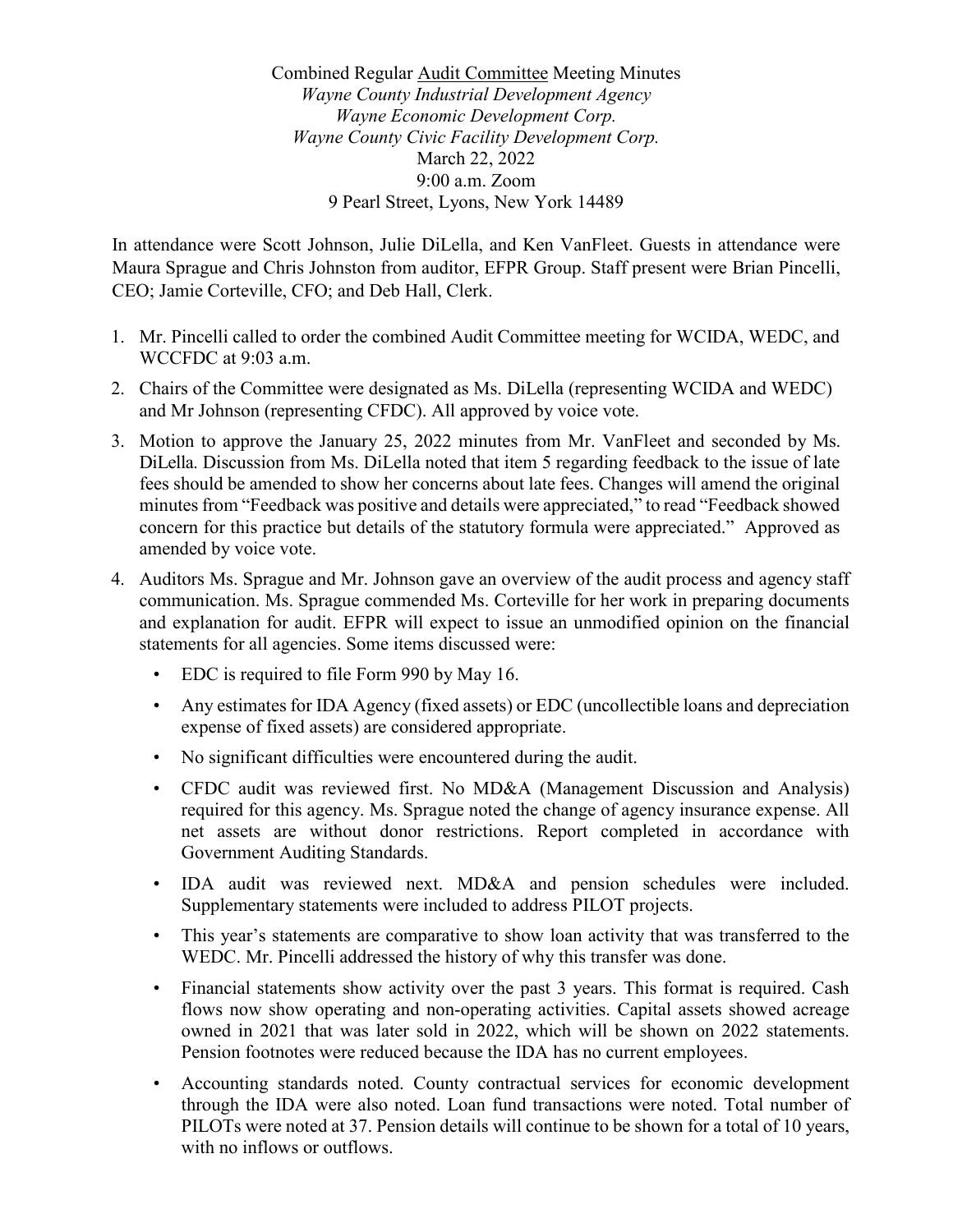AUDIT COMMITTEE CONTINUED…

- It is now required to show 10 year schedule of activity but this was only implemented in 2014. EFPR completed audit testing on PILOT accounts. Ms. DiLella asked to see comprised the Property and Equipment depreciation schedule. Ms. Sprague and Ms. Corteville reviewed.
- EDC audit was reviewed next. MD&A was removed. Increase cash flows, loans and prepaid expenses were explained. Deferred contract advances relates to BOCES facility. Revenues and expenses were itemized and detailed. It was noted that legal expenses were inflated in 2021 due to pending lawsuit. Revenue recognition was noted as rental income and grant revenue. Ms. Sprague noted that it was good to see proportional program expenses to program income.
- EFPR finished presentation and will be on the call for the Board meeting on March 23.
- 5. Mr. Pincelli reviewed in detail some of the budgeted IDA revenue and expense changes with ongoing decreases in revenue from the county and a reduced number of PILOTs. IDA still in possession of one parcel of property in the Town of Ontario which currently has an LDA under consideration. Ms. Corteville discussed loans and asset depreciation. Mr. Pincelli discussed the BOCES Conference Center 2014-2024 lease and potential renewal with revenue that pays down their bond. He discussed the properties on and around the Conference Center and leading over to Silver Hill Industrial Park, with potential for future development.

A Recommendation to Approve Audits as Presented from Mr. Van Fleet, second from Mr. Johnson. All approved.

6. Ms. Corteville presented the 2021 Annual Report and Certified Financial Report to PARIS for all agencies. She made a quick reminder that some Board members need to update their required training. Specifically she showed where she makes annual changes in each PILOT customer's details. Ms. DiLella noted the exemption savings and benefits for each project in comparison to the number of jobs created since inception and salaries in the County was a great detail to review. Mr. Pincelli noted that all these benefits and jobs reporting is public information and is gathered from each PILOT customer each year. He also reviewed the process which the staff undergoes before bringing PILOT applications to the Board. WEDC loans show details of the agreement as well as pass through for SOAR. All agency activity is reported to PARIS.

A Recommendation to Approve these reports was made by Mr. Van Fleet with second by Ms. DiLella. All approved.

- 7. Mr. Pincelli confirmed the next committee meeting date of Tuesday, October, 25, 2022 at 9 a.m.
- 8. Motion to adjourn was made by Ms. DiLella with a second from Mr. VanFleet. Meeting adjourned at 10:44 a.m.